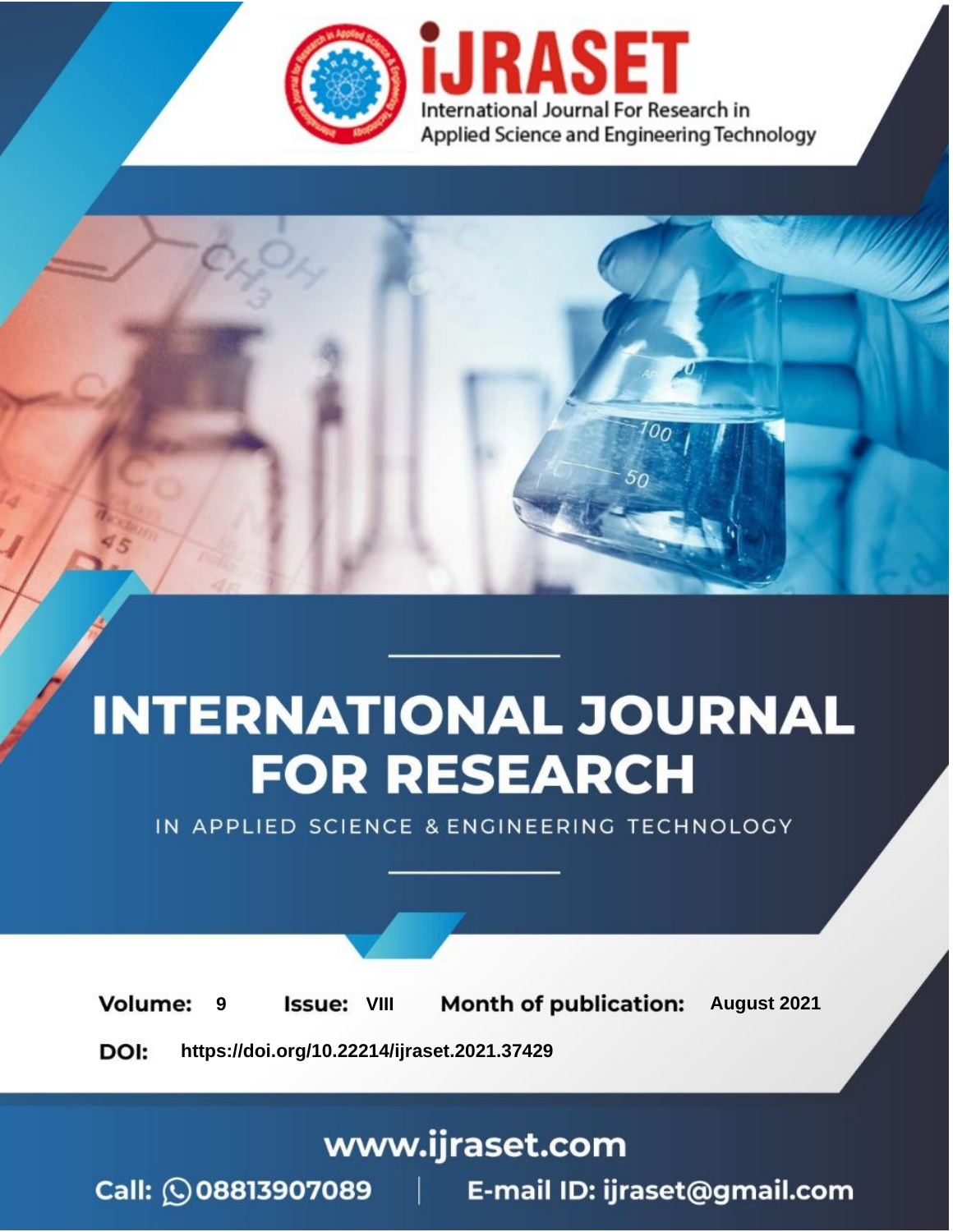### **Plant Disease Detection Using Leaf Images**

 $\mathrm{Shishira}^1, \mathrm{Tejas\ Kamath}^2, \mathrm{Sudhakara\,B}^3$ 

*1, 2BE Students, Computer Science & Engineering, Srinivas Institute of Technology, Mangaluru, India <sup>3</sup>Professor, Computer Science & Engineering, Srinivas Institute of Technology, Mangaluru, India*

*Abstract: Identification of the plant diseases is that the key to prevent the losses within the yield and quantity of the agricultural product. The studies of the plant diseases mean the studies of visually observable patterns seen on the plant. Health monitoring and disease detection on plant is incredibly critical for sustainable agriculture. It's very difficult to watch the plant diseases manually. It requires tremendous amount of labor, expertise within the plant diseases, and also require the excessive quantity. Hence, image processing is used for the detection of plant diseases by capturing the pictures of the leaves and comparing it with the data sets. The data sets comprise of different plant within the image format. Except detection users are directed to an ecommerce website where different pesticides with its rate and usage directions are displayed. This website is efficiently used for comparing the MRP's of varied pesticides and buy the desired one for the detected disease. This paper aims to support and help the green house farmers in an efficient way.*

*Keywords: disease detection, Tensor flow, Green house, Convolution neural network, Data model, image to byte*

#### **I. INTRODUCTION**

India maybe a cultivated country and about 70% of the population depends on agriculture. Farmers have large range of diversity for selecting various suitable crops and finding the suitable pesticides for plant. Disease on plant finishes up within the numerous reduction in both the quality and quantity of agricultural products. The studies of disease seek advice from the studies of visually observable patterns on the plants. Monitoring of health and disease on plant plays a very important role in successful cultivation of crops within the farm. In period of some time, the monitoring and analysis of plant diseases were done manually by the expertise person during this field. This needs tremendous amount of labor and also requires excessive quantity. The image processing techniques are visiting use within the disease detection. In most of the cases disease symptoms are seen on the leaves, stem and fruit. The plant leaf for the detection of disease is taken into consideration which shows the disease symptoms. This paper gives the introduction to image processing technique used for disease detection. Inconsistency and delay within the identification of diseases cause a reduction within the number and quality of yield. Losses because of diseases or other pest accounts for 20 to 40% of worldwide annual productivity [1]. Studies are applied to assess the estimated loss caused by different diseases [1]. Yield loss also contributes toward increased consumer prices and a visit the earnings for crop producers. Accurate and timely identification of plant diseases is crucial for ensuring maximum yield and is helpful for farmlands in remote areas. Advancements in machine vision have made it possible to perform the tasks of visual identification and these visual recognition methods are employed for successful identification of plant diseases [2]. Image-based disease management and surveys have a protracted history of over 90 years when aerial images were accustomed study crop disease [3]. Disease detection and identification have improved since then and informative and complicated analysis is being carried administrated[4].

#### **II. LITERATURE REVIEW**

Alternia leaf spot, Brown spot, Mosaic, Grey spot, and Rust are five common varieties of apple disease that severely affect apple yield. However, the current research lacks an accurate and fast detector of apple disease for ensuring the healthy development of the apple industry. Object detection algorithms like SSD, DSSD and R-SSD are often considered consisting of two parts: The primary part is that the pre-network model, which is employed as a basic features extractor. The other is an auxiliary structure that utilizes multi-scale feature map for a detection. [1]. Enhanced images have top of the range and clarity than the initial image. Color images have primary colors red, green and blue. It's difficult to implement the applications using RGB thanks to their range i.e. 0 to 255. Hence they convert the RGB images into the grey images. Then the histogram equalization which distributes the intensities of the pictures is applied on the image to strengthen the disease images. Monica Jhuria et al uses image processing for detection of disease and also the fruit grading in [3]. They have used artificial neural network for detection of disease. They have created two separate databases, one for the training of already stored disease images and other for the implementation of the query images. Back propagation is used for the load adjustment of coaching databases. They consider three feature vectors, namely, color, textures and morphology [3]. They have found that the morphological feature gives better result than the alternative two features.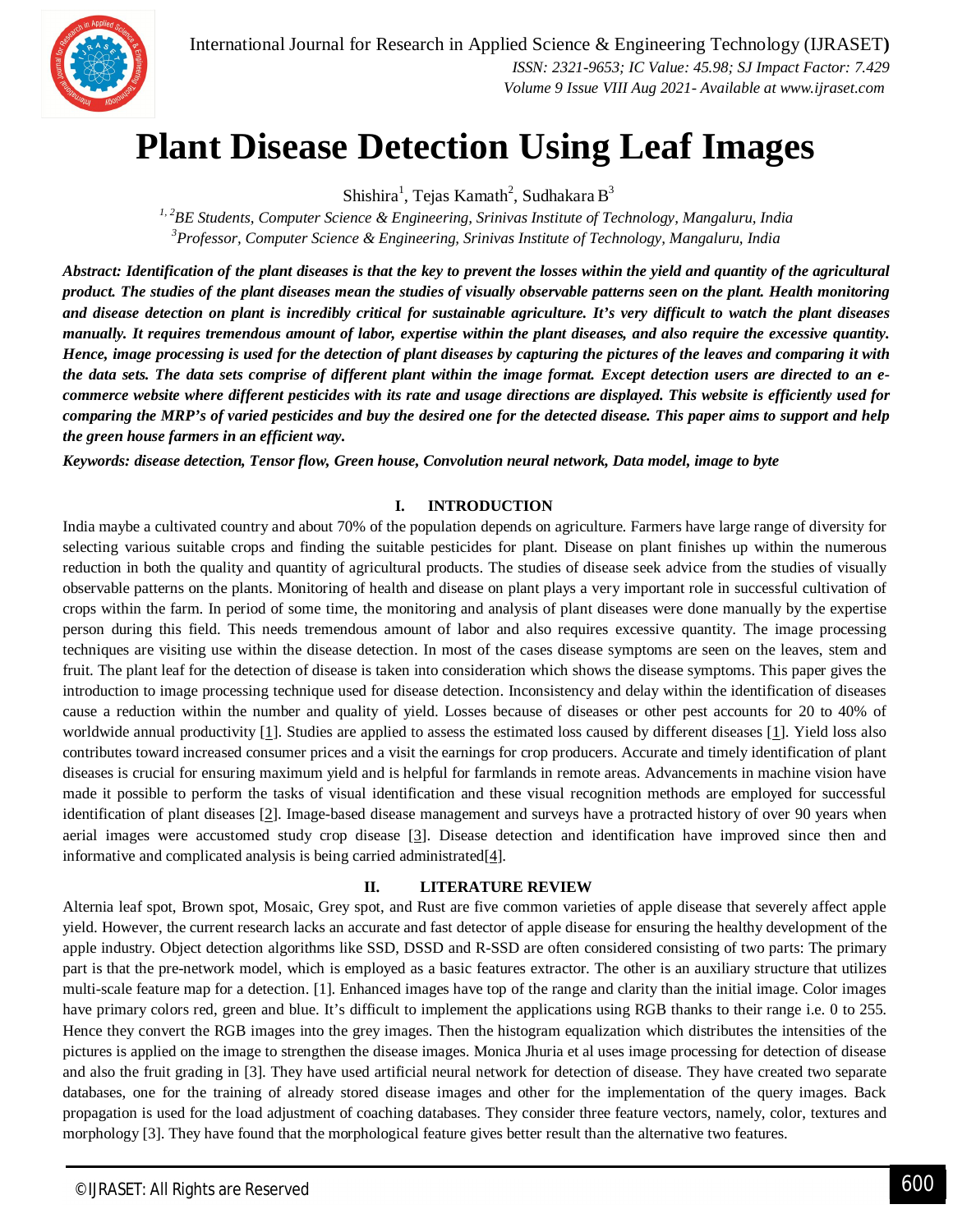International Journal for Research in Applied Science & Engineering Technology (IJRASET**)**



 *ISSN: 2321-9653; IC Value: 45.98; SJ Impact Factor: 7.429 Volume 9 Issue VIII Aug 2021- Available at www.ijraset.com*

#### **III. METHODOLOGY**

- *1) Convolutional Neural Network Models:* Artificial neural networks are mathematical models that mimic the principles of brain function with their neurons and synapses that interconnect them. Their main characteristic is their ability to be trained through the tactic of supervised learning. During that process, neural networks are "trained" to model some system with the employment of existing data that contain specific matchings of inputs and outputs of the system to be modelled. CNNs (LeCun et al., 1998) are an evolution of traditional artificial neural networks, focused mainly on applications with repeating patterns in different areas of the modeling space, especially image recognition. Their main characteristic is that, with the methodology employed in their layering, they drastically reduce the desired number of structural elements (number of artificial neurons) in comparison to traditional feedforward neural networks. For image recognition applications, several baseline architectures of CNNs are developed, which are successfully applied to complicated tasks of visual imagery.
- *2) Training:* During this step, training the deep convolutional neural network for creating an image classification model are done. CaffeNet architecture are used and adjusted to support our different categories (classes). Rectified Linear Units (ReLU) will subsequently be used as substitute for saturating nonlinearities. This activation adaptively will learn the parameters of rectifiers and improve accuracy at negligible extra computational cost.
- *3) Testing:* In this phase, the test set for prediction of leaf as healthy/Unhealthy with its disease name are going to be wont to evaluate the performance of the classifier.

Hughes et al. [8] has released a comprehensive dataset of plant diseases, expertly curated for leaf image-based disease disease identification. The dataset is thought as PlantVillage and contains 54,309 images of diseased and healthy plant leaves and contain 38 class labels. These images cover 14 crop species: tomato, strawberry, squash, soybean, raspberry, potato, bell pepper, peach, orange, grape, corn, cherry and apple. These leaf images are stricken with fungal, bacterial and viral disease. The dataset also contains images of 12 healthy species: apple, bell- pepper, blueberry, cherry, corn, grape, peach, potato, raspberry, soybean, strawberry and tomato. The leaf images are of 256×256 pixels' dimension with RGB colors.



**IV. MODELING AND ANALYSIS**

Fig.1 : Phases of disease detection system

The process of disease detection system basically involves four phases as shown in Fig 1. The primary phase involves acquisition of images either through photographic camera and itinerant or from web. The second phase segments the image into various numbers of clusters that different techniques are often applied. Next phase contains feature extraction methods and also the last phase is about the classification of diseases. The Leaf Localization*.* Aiming at the localization of disease-plant leaves, the paper manipulates the leaf dataset under complex background to coach the RPN algorithm and integrates boundary regression neural network and classification neural network to perform localization and retrieval. As for the classification neural network, the core task is to differentiate whether the image within the boundary box is an object or a background

- *1) Image Pre-processing:* To get rid of noise in image or other object removal, different pre-processing techniques is taken into account. Image clipping i.e. cropping of the leaf image to induce the interested image region. Image smoothing is finished using the smoothing filter
- *2) Image Segmentation:* Segmentation means partitioning of image into various part of same features or having some similarity. The segmentation will be done using various methods like otsu' method, k-means clustering, converting RGB image into HIS model etc.
- *3) Classification:* The classification phase implies to see if the input image is healthy or diseased. If the image is found to be diseased, some existing works have further classified it into a variety of diseases.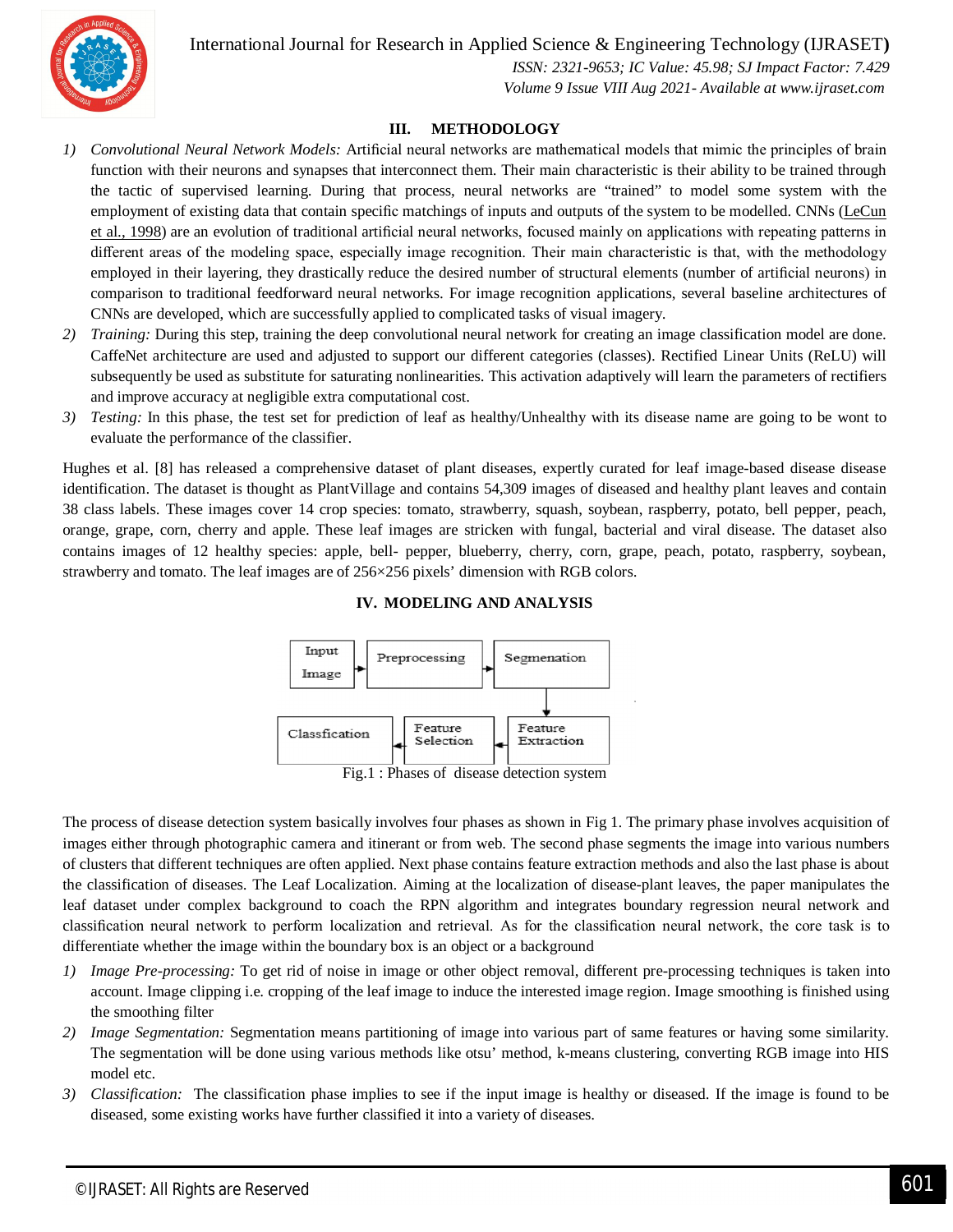

International Journal for Research in Applied Science & Engineering Technology (IJRASET**)**  *ISSN: 2321-9653; IC Value: 45.98; SJ Impact Factor: 7.429 Volume 9 Issue VIII Aug 2021- Available at www.ijraset.com*

*4) Feature Extraction:* Hence, during this step the features from this area of interest must be extracted. These features are needed to see the meaning of a sample image. Features will be supported colour, shape, and texture. Recently, most of the researchers are assuming to use texture features for detection of plant diseases. There are various methods of feature extraction that may use for developing the system like gray-level co-occurrence matrix (GLCM), color co-occurrence method, spatial grey- level dependence matrix, and histogram based feature extraction. The GLCM method could be a statistical procedure for texture classification.

#### **V. RESULTS AND DISCUSSION**

Existing studies have used feature-based or CNN-based classification to categorize the leaves of PlantVillage dataset into one of 38 categories. The proposed approach mainly relied on texture features extracted through statistics of GLCM applied on segmented diseased region of the leaf. As the segmentation stage of diseased leaf area is automated, when applied on healthy leaves it extracts some leaf area and confuses the classifier. The confusion matrix of the diseased or healthy plant classification stage is provided in Table 1

| Table 1 Confusion Matrix of Healthy and Diseased Plant classes |         |          |
|----------------------------------------------------------------|---------|----------|
|                                                                | Healthy | Diseased |
| Healthy                                                        | 99.7848 | 0.2152   |
| Diseased                                                       | 0.8280  | 99.1720  |

#### **VI. CONCLUSION**

This paper shows that the disease recognition model supported deep learning has the characteristics of unsupervised, high accuracy, good universality, and high training efficiency. However, there are many challenges in accuracy practicability of disease detection within the complex Thus an application built for the identification of disease affected plants and healthy plants is completed and this proposed work is focuses on the accuracy values during the 000 field conditions, and this work is implemented by having several disease images. The accurately detection and classification of the disease is extremely important for the successful cultivation of crop and this could be done using image processing. This paper discussed various techniques to segment the disease a part of the plant.

#### **VII. ACKNOWLEDGEMENTS**

The authors would like to thank Mr. Sudhakara B, Assistant Professor, Department of Computer Science & Engineering, Srinivas Institute of Technology for his valuable suggestions during the planning and development of this project work. And also, we thank our parents for their support and encouragement throughout our work.

#### **REFERENCES**

- [1] Barbedo, J.G.A., Godoy, C.V., 'Automatic Classification of Soybean Diseases supported on Digital Images of Leaf Symptoms', SBI AGRO,2015.
- [2] Dr.K.Thangadurai, K.Padmavathi, "Computer Visionimage Enhancement For Plant Leaves Disease", Detection 2014 World Congress on Computing and Communication Technologies.
- [3] Pertot, I., et al., Identificator: A web-based tool for visual disease identification, a signal of concept with a case study on strawberry. Computers and electronics in agriculture, 2012. **84**: p. 144-154.
- [4] Y. Ampatzidis, L. De Bellis, and A. Luvisi, "iPathology: robotic applications and management of plants and plant diseases," Sustainability, vol. 9, no. 6, p. 1010, 2017.
- [5] J. G. A. Barbedo, "Factors influencing the utilization of deep learning for disease recognition," Biosystems Engineering, vol. 172, pp. 84–91, 2018.
- [6] Carranza-Rojas, J., Goeau, H., Bonnet, P., Mata-Montero, E., Joly, A., 2017. Going deeper within the automated identification of Herbarium specimens. BMC Evol. Biol. http://dx. doi.org/10.1186/s12862-017-1014-z.
- [7] [ Punajari, J.D., Yakkundimath, R., Byadgi, A.S., 'Image Processing Based Detection of Fungal Diseases In Plants', International Conference on Information and Communication Technologies, Volume 46, pp. 1802-1808, 2015